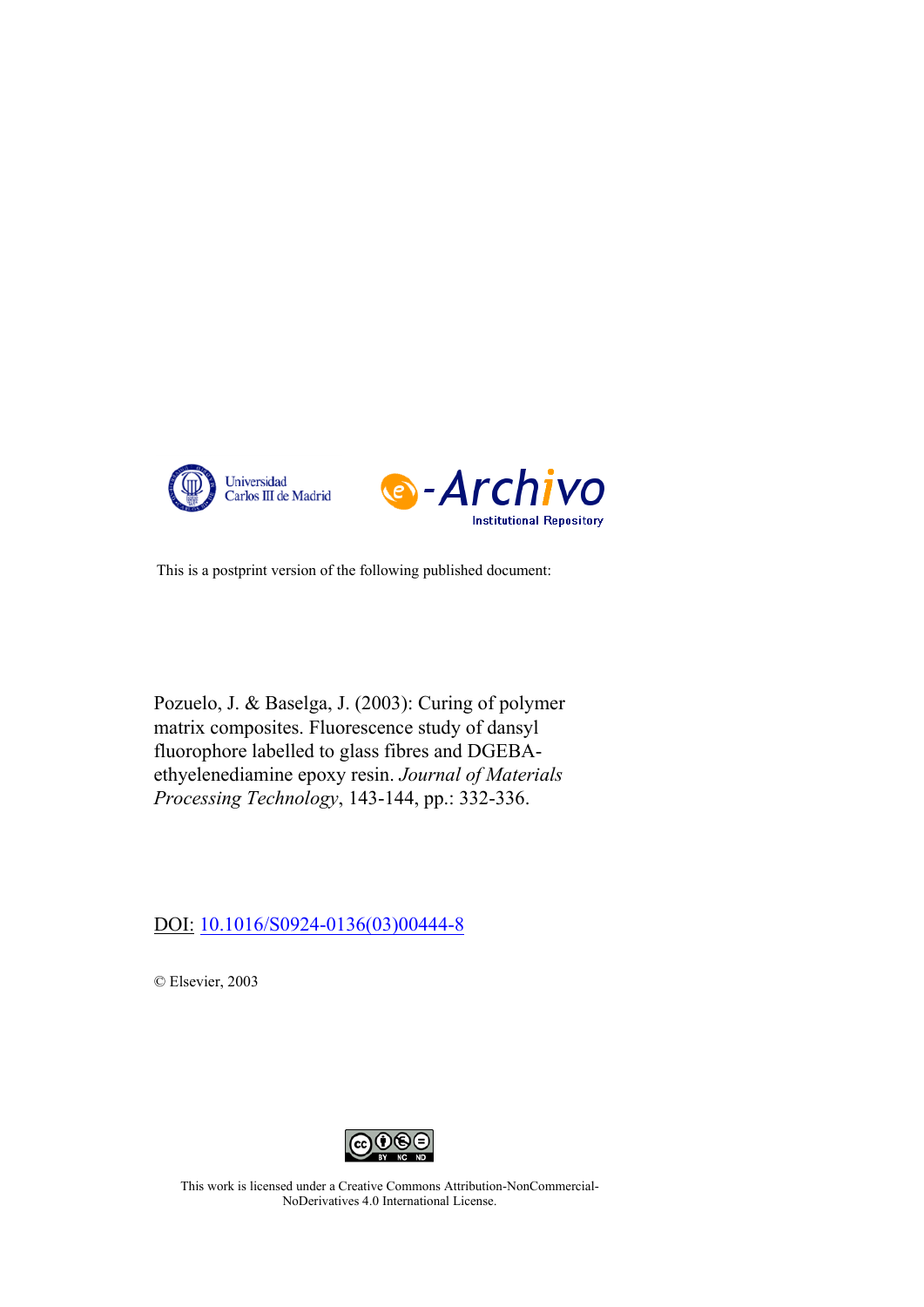# Curing of polymer matrix composites Fluorescence study of dansyl fluorophore labeled to glass fibers and DGEBA–ethylenediamine epoxy resin

Javier Pozuelo∗ , Juan Baselga

Instituto Tecnológico de Quimica y Materiales "Alonso Barba", Universidad Carlos III de Madrid, 28911 Leganés, Madrid, Spain

Curing process of diglycidyl ether of bisphenol A/ethylenediamine mixture in the presence of glass fibers was monitored by fluorescence in two ways: first, using dansyl labeled glass fibers and diglycidyl ether of bisphenol A (DGEBA)/ethylenediamine mixture and second, using unlabeled glass fibers and DGBA-dansyl labeled/ ethylenediamine mixture. Integral fluorescence intensity was analyzed as a function of time. Results allow comparison between the curing process inside the bulk of the resin and at the glass fiber interface. It was concluded that for the system DGEBA/ethylenediamine the polymer matrix viscosity increases with the curing time faster inside the bulk than at the glass fiber interface.

*Keywords* Polymer composites; Monitoring curing; Fluorescence; Epoxy-amines; Glass fibers

### **1. Introduction**

Glass fiber used as reinforcements of polymer matrix composite materials, are usually surface treated with ethoxy silanes having vinyl, epoxy or amino groups [1]. Such monomers react with the glass surface and also between themselves to form a graded cross-linked pol[ymer](#page-5-0) layer [2,3] with a high surface density of reactive groups. In subsequent processes, such groups may react with the poly[mer](#page-5-0) [ma](#page-5-0)trix, coupling chemically and mechanically the constituents of the composite. The structure and properties of these interfacial regions has been extensively studied [2–7] although it remains as an open issue.

Of special interest are the competitive reactions that may [occur](#page-5-0) [a](#page-5-0)t the interface during the curing process. In epoxy matrix composites, the epoxy component may react either with the hardener and/or with the amino groups located at the surface via the previous silanization process. Basic knowledge on this issue may help to optimize the mechanical properties at the interfacial level.

Fluorescence is a suitable non-destructive technique for monitoring the curing of composite materials. The technique sensitivity allows to study the glass fiber–matri interface when an adequate chromophore is located in the polymer matrix or in glass fibe surface. In this work we present a study of the interfacial reactions in DGEBA–ethylenediamine–glass fibe composites. We will demonstrate that fluorescenc is a potent technique to study the changes that happen at the interface during the curing process.

## **2. Experimental**

Epoxy curing process of DGEBA/ethylenediamine mixture in presence of glass fiber supplied by Vetrotex (Spain) was studied in two ways: using dansyl (DNS) labeled glass fiber and DGEBA/ethylenediamine mixture and using unlabeled glass fiber DGEBA-DNS labeled ethylenediamine mixture.

In the firs experiment, glass fiber were subjected to Soxhlet extraction with dried toluene for 4 h and vacuum dried for 12 h to remove the soluble fraction of the unknown coupling composition. Well-dried glass fiber were put in contact with  $5 \times 10^{-4}$  M dansyl chloride solution in acetonitrile (AcN). Then, the fiber were subjected again to Soxhlet extraction with dried toluene for 4 h and vacuum dried for 12 h. After this preparation, the mixture DGBA/ethylenediamine was added over the fiber to monitor the curing process by fluorescence

In the second experiment, glass fiber were only subjected to Soxhlet extraction with dried toluene for 4 h and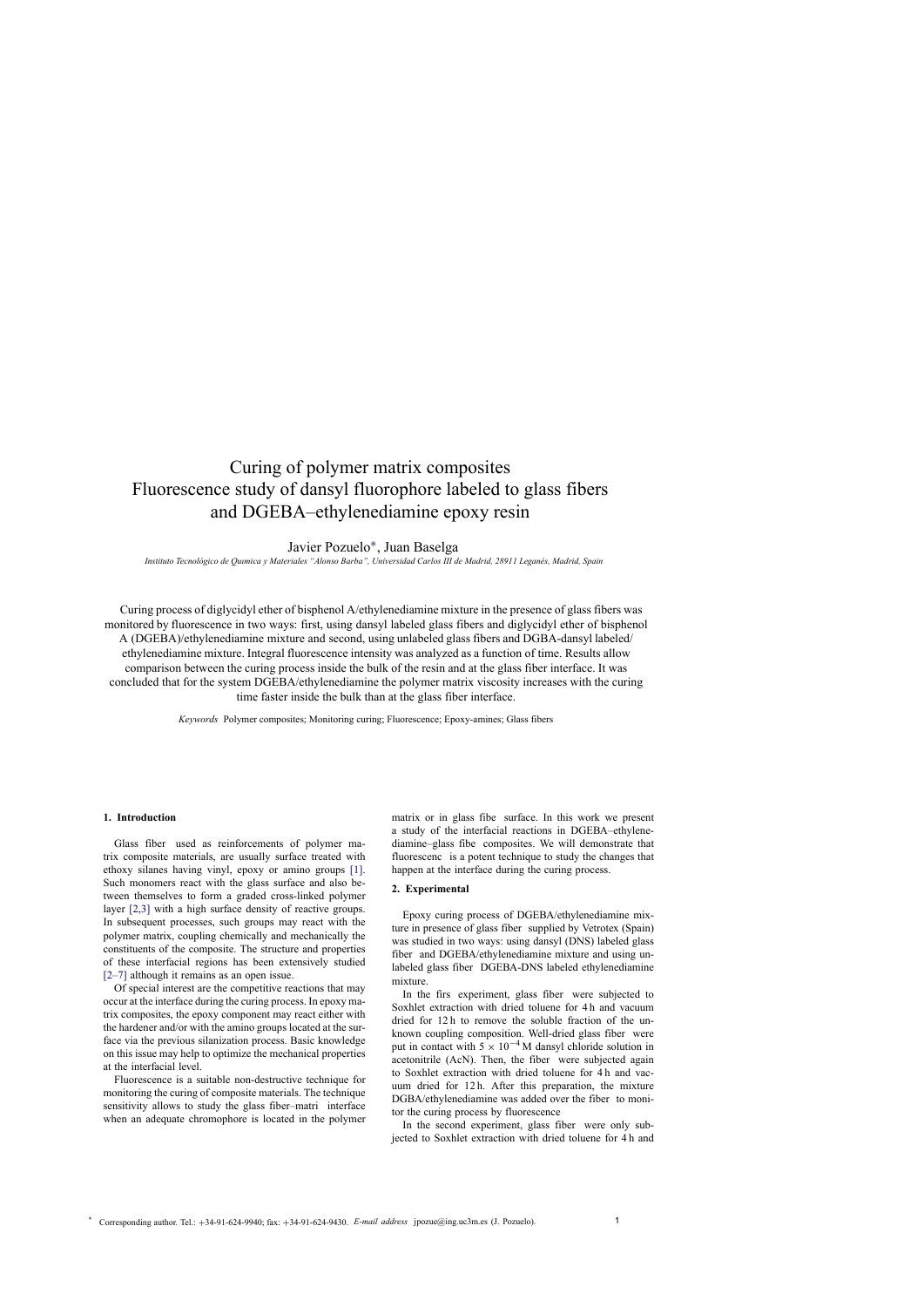

Fig. 1. Measurement system for solid samples.

vacuum dried for 12 h. An amino derivative of dansyl was synthesized by reaction of dansyl chloride with excess of ethylenediamine for 12 h at  $120\degree$ C in chloroform. After washing several times the chloroform solution with saturated bicarbonate aqueous solution, chloroform was eliminated and the solid product was recrystallized from toluene. The reactive fluorophor was added to DGEBA/ethylenediamine to such an extent that its fina concentration was  $5 \times 10^{-4}$  mol of DNS over 1000 g of DGBA/ethylenediamine reaction mixture.

Steady-state of fluorescenc measurements were performed on an Edinburgh fluorimete , composed by a xenon lamp Xe900 and double monochromators for excitation and emission pathways. A bifurcated optical fibe was employed for both excitation and emission. Spectral conditions were 2 mm for excitation and 1.5 mm for emission slits. The excitation wavelength was fi ed at 354 nm and spectra were recorded in the range of 360–650 nm at 5 nm/s. The curing temperature was controlled at 40, 60 and 80 $°C$  with a thermostatic bath. The measurement system for solid samples is presented in Fig. 1.

Glass fiber were located longitudinally between two Teflo film with a section of 1 mm and supported over a glass platform. The optical path was kept constant on all samples with this method. Optical fibe temperature was controlled at  $20^{\circ}$ C in all measurements.

Curing process of DGBA/ethylenediamine mixture was followed by FT-IR in near IR region. Epoxy group conversion was evaluated as the area variation on the epoxy group peak that appears at 4531 cm<sup>-1</sup> (Eq. (1)). The dependence of the epoxy groups conversion on the curing time at 40, 60 and  $80^{\circ}$ C is shown in Fig. 2. The conversion increases strongly until the conversion limit at 200 min–70%, 50 min–80% and 25 min–92% for 40, 60 and 80 ◦C, respectively. Starting from these temperatures, a constant area ap-



Fig. 2. Dependence of the epoxy groups conversion on the curing time. Curing temperatures:  $40^{\circ}$ C (○),  $60^{\circ}$ C (△) and  $80^{\circ}$ C (□).

pears. The conversion was obtained by FT-IR as:

$$
C_t = \frac{A_0 - A_t}{A_0} \tag{1}
$$

where  $A_0$  and  $A_t$  are the initial and instantaneous area of epoxy group peak that appear to  $4531 \text{ cm}^{-1}$ , respectively, and  $C_t$  the conversion at the time  $t$ .

## **3. Results and discussion**

In [Fig. 3](#page-3-0) the excitation and emission spectra for the glass fibe labeled with DNS and the emission spectra of glass fibe without DNS are presented. The excitation spectrum conditions were an emission wavelength of 460 nm on a 300–450 nm range and the emission scan on a 360–650 nm range with an excitation wavelength of 354 nm. These spectra show one excitation band centered at 354 nm and one emission band at 460 nm. The intrinsic emission of glass fiber without DNS and intrinsic emission of epoxy resin were very small compared with that of the emission of labeled fibers This characteristic allows to depreciate the glass fibe intrinsic signal in the curing process study.

The fluorescenc monitoring curing of diglycidylether bisphenol A and ethylenediamine was evaluated by intensity fluorescenc integral. The integral fluorescenc intensity is the most classical method to evaluate the chromophore flu orescent process.

#### *3.1. Integral fluo escence intensity*

DNS labeled glass fiber and DGBA/ethylenediamine mixture integral intensity versus curing time and epoxy group conversion are presented in [Fig. 4.](#page-3-0) Unlabeled glass fiber and DNS labeled-DGBA/ethylenediamine mixture are presented in [Fig. 5.](#page-4-0) Integral fluorescenc intensity increases highly at initial curing time until 200, 80 and 60 min in DNS labeled glass fiber and DGBA/ethylenediamine mixture at 40, 60 and  $80^{\circ}$ C, respectively, and at higher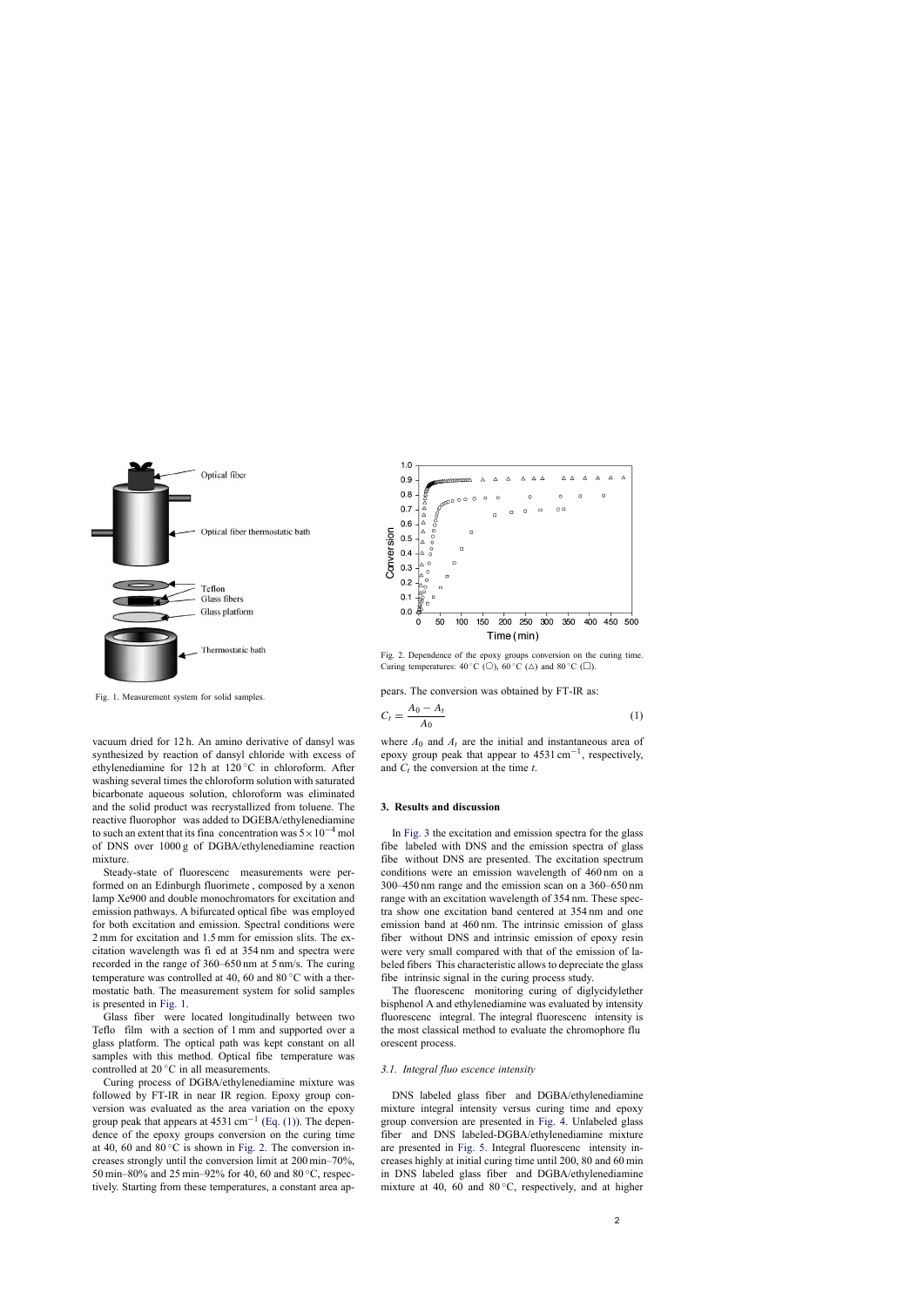<span id="page-3-0"></span>

Fig. 3. Excitation and emission spectra for the glass fibe labeled and unlabeled with DNS.



Fig. 4. Dependence of integral fluorescenc intensity on curing time for DNS labeled fiber plus DGBA/ethylenediamine. Curing temperatures: 40 ◦C (O),  $60^{\circ}$ C ( $\triangle$ ) and  $80^{\circ}$ C ( $\triangledown$ ).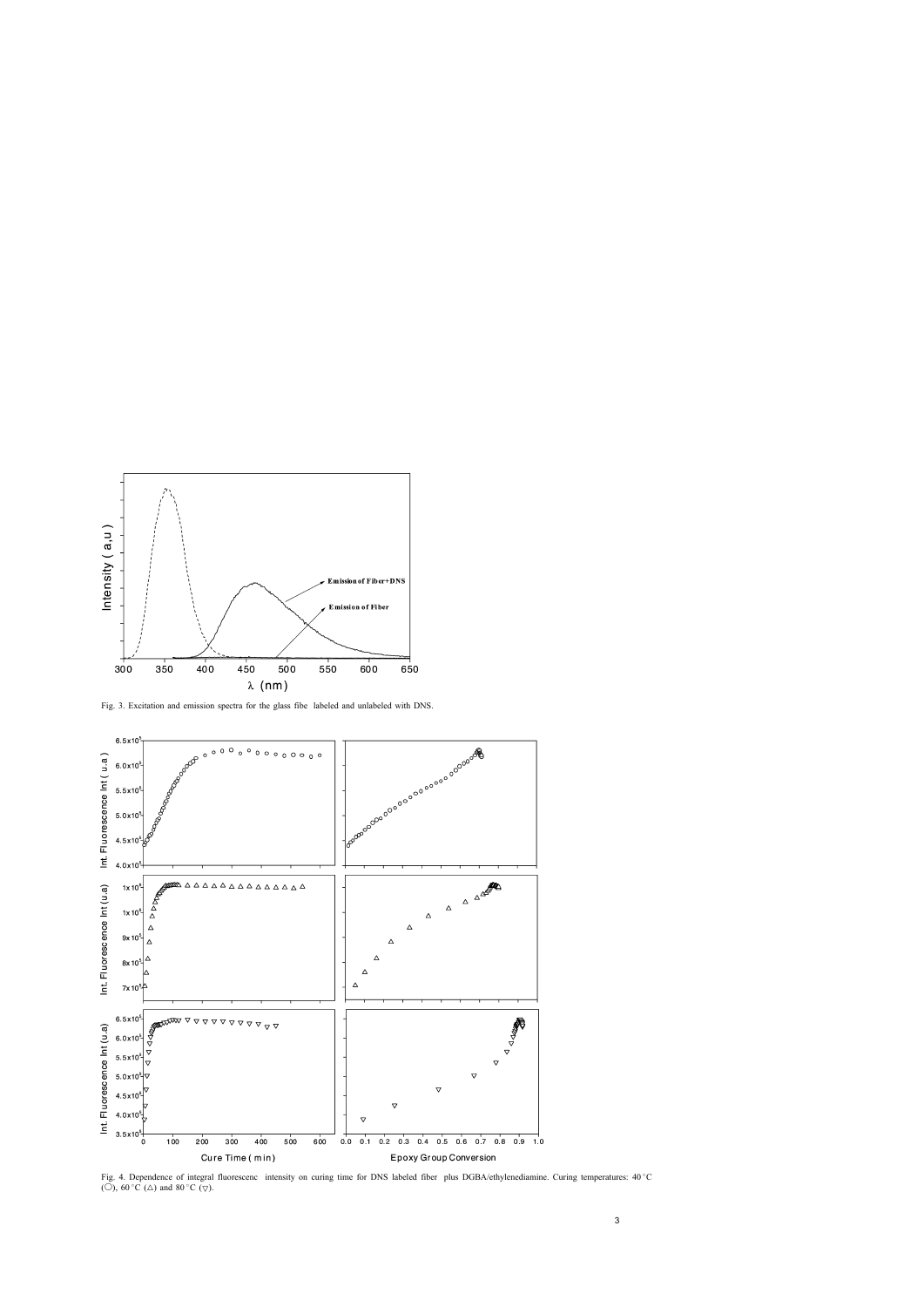<span id="page-4-0"></span>

Fig. 5. Dependence of firs moment of frequency on curing time for pure fiber plus DGBA/dansyl labeled-ethylenediamine. Curing temperature: 40 ℃ ( $\circ$ ), 60 °C ( $\triangle$ ) and 80 °C ( $\triangledown$ ).

times for unlabeled glass fiber and DNS labeled-DGBA/ ethylenediamine mixture.

The integral fluorescenc intensity increases with the curing time because of the increase of medium local viscosity, that are related with the epoxy and amines conversion, therefore the slopes are related to reaction rates. Differences between the two studies show characteristics in the interface between glass fibe and epoxy resin. Slopes at low curing times of normalized integral fluorescenc intensity appear in Table 1.

Table 1 Slopes at low curing times of normalized integral fluorescenc intensity

| Temperature $(^{\circ}C)$ | Slopes in labeled<br>glass fiber $+$ DGBA/<br>ethylenediamine | Slopes in unlabeled<br>glass fiber $+$ DGBA/<br>ethylenediamine-DNS |
|---------------------------|---------------------------------------------------------------|---------------------------------------------------------------------|
| 40                        | 0.618                                                         | 1.145                                                               |
| 60                        | 1.852                                                         | 2.357                                                               |
| 80                        | 2.758                                                         | 9.129                                                               |

These values show that the polymeric rates increase with temperature and a very important date: the reaction rates are higher when the chromophores are labeled on the matrix than when they are labeled on the glass fibe . These results show that the polymer matrix cures faster than the interface matrix–glass fibe , therefore, the adhesion is harmed for the DGBA/ethylenediamine curing. The polymer matrix viscosity increases with the curing time faster than the interface with the glass fibe , so it is difficul the epoxy group diffusion to the interface and therefore the adhesion matrix–fibe is also being harmed. The optimal mechanical behavior would happen when the curing interface speed was higher than the one inside the matrix.

## **4. Conclusions**

Fluorescence techniques are very sensitive for the monitoring curing study of epoxy resin and interface matrix–glass fibe adhesion. The reaction rates are higher when the